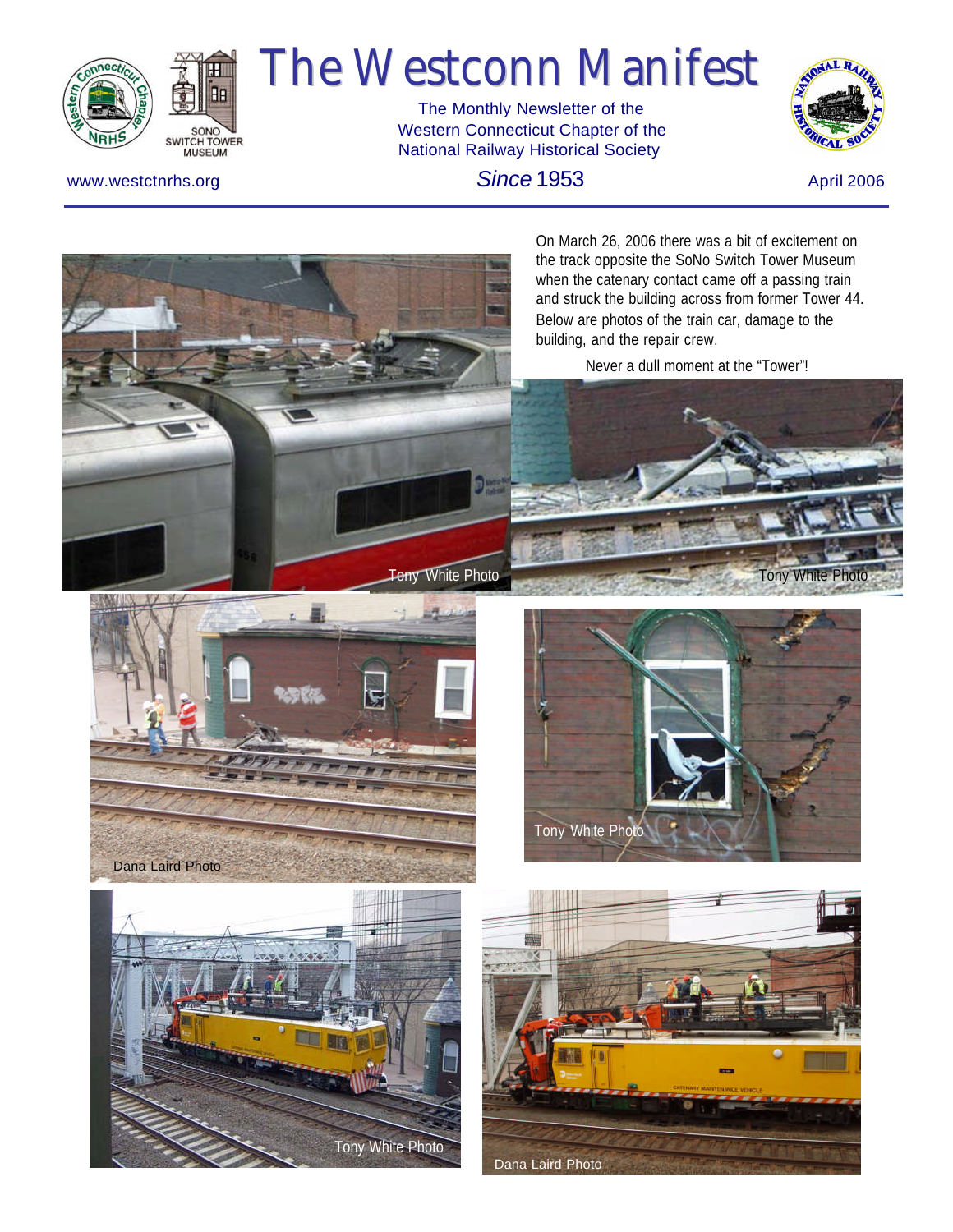**THE WESTCONN MANIFEST** is the official newsletter of the Western Connecticut Chapter of the National Railway Historical Society – (NRHS). Articles which appear in **THE WESTCONN MANIFEST**  do not express official NRHS position unless specifically noted as such.

Material from **THE WESTCONN MANIFEST** may be reprinted in other publications, provided the credit is given.

Please address comments, any contributions of material, complaints and exchange copies of other chapter newsletters to:

> Roberta Ballard, Editor 39 Great Plain Rd. Danbury, CT 06811-3923

E-mail – editor@westctnrhs.org

The Western Connecticut Chapter of the NRHS is separately incorporated as a CT not-for-profit corporation. The Chapter is involved in the preservation of American railroad history and artifacts.

#### **Chapter Officers**

President : Buck Neulinger president@westctnrhs.org Vice Pres. : Robert Westerfield vp@westctnrhs.org Secretary : Roberta Ballard secretary@westctnrhs.org Treasurer : John Garofalo treasurer@westctnrhs.org Nat'l. Director : Tony White nationaldirector@westctnrhs.org

The Chapter meets monthly, usually on the  $4<sup>th</sup>$  Monday, at the United Congregational Church 275 Richards Ave. in Norwalk, CT or at the SoNo Switch Tower Museum 77 Washington St. Norwalk, CT

#### **at 8:00 P.M.**

Meeting dates for 2006:

1/23, 2/27**,** 3/27**, 5/1(Annual Dinner),** 5/22\*, 6/26\*, 7/24\*, 8/28\*, 9/25\*, 10/23, 11/27 and 12/18.

\*Chapter meeting to be held at the SoNo Switch Tower in South Norwalk, CT

The SoNo Switch Tower Museum is maintained and operated by volunteers of the Western Connecticut Chapter.

Western Connecticut Chapter - NRHS Inc. 77 Washington Street Norwalk, CT 06854

203 246-6958

[www.westctnrhs.or](www.westctnrhs.org)g [www.sonotower.or](www.sonotower.org)g Name correction for new Member:

Stuart J. Werner - White Plains, New York

## **Dues Renewal**

#### **Just a friendly reminder that 2006 dues must be paid before March 31, 2006.**

**If you have not sent in your dues, please send them A.S.A.P. Thank you!**

News item from Ed Holowinko

For those people interested in the Poughkeepsie bridge. Walkway over the Hudson will have its Annual meeting Sunday April 23 at 1 PM in Poughkeepsie, 9 Vassar St.. The meeting will give an update and progress of the bridge. This meeting is open to the public and there are cookies. For those not interested in the meeting there will be a tour of the bridge from the top (about 2:30 PM). If any is interested in viewing the bridge please contact the organization at <www.walkway.org> .

The cost for members attending the Tower Operators Day event and cookout on May 13 is \$25. Payment must be received by May 6. Call the Tower for information. 203 246-6958. Thank you.

#### **The Sono (Railroad) Switch Tower Museum**

 is now open on Saturday's and Sunday's April 29 thru October from noon until 5 PM.

#### *Please help us show the Tower and how it operated to the public.*

To volunteer, contact John Garofalo at: (203) 246-6958 or sign up at the Tower. Thank you, your help is greatly appreciated.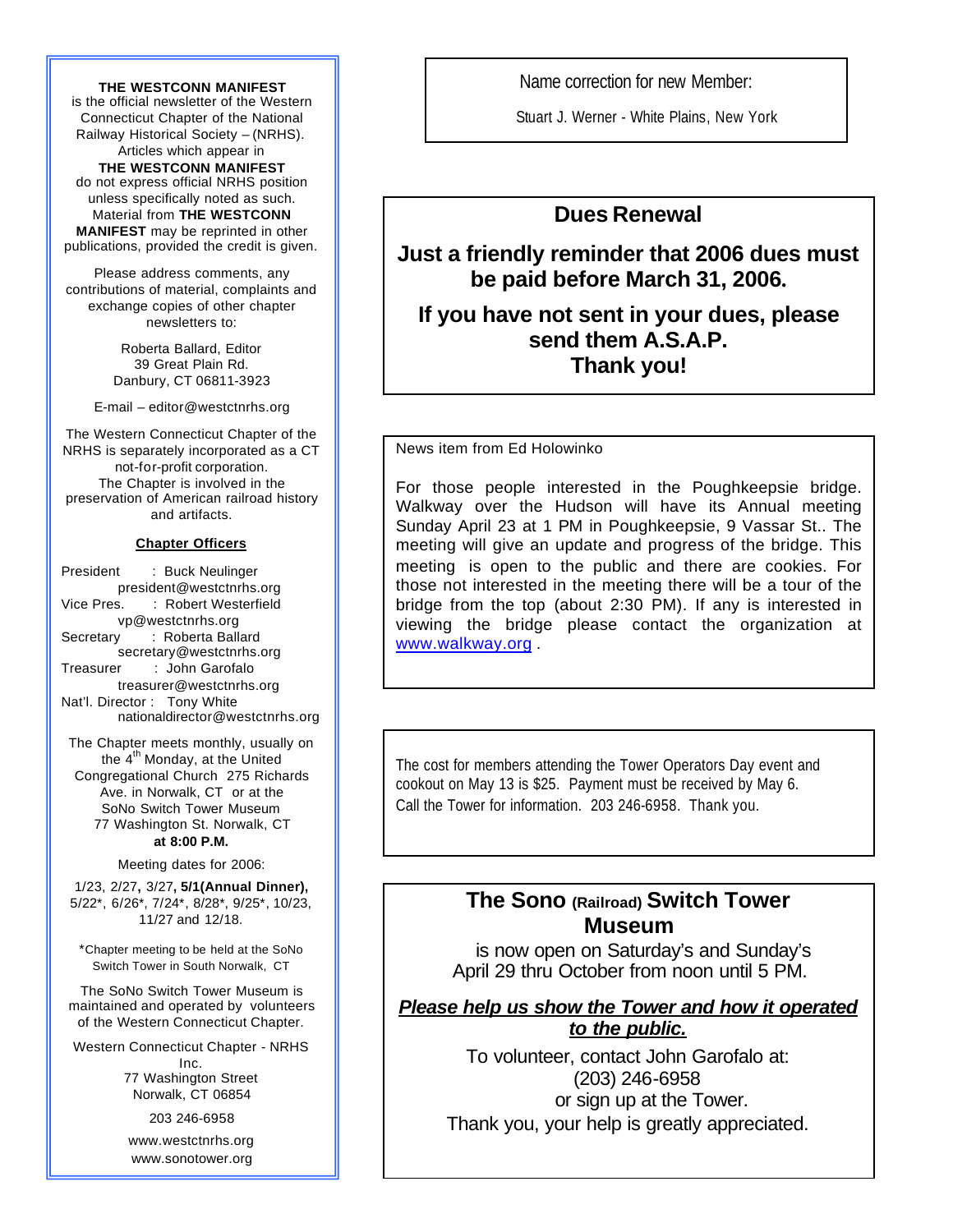# **Fantastic book for railroad buffs**

I just finished reading the book, "Set Up Running" by John W. Orr, son of a Pennsylvania Railroad locomotive engineer. The book is an account of Oscar P. Orr and his experiences on the **PRR** from 1904 to his retirement in 1949. "O.P." as he was called, handled a significant number of the **PRR** steam locomotive classes save for the C-1 0-8-0's and G5s 4-6-0's and, if I recall, correctly, the J-1 2- 10-4's. Neither did he run the one-off locos (S-1, S-2, HH-1, HC-2, CC-1) nor the CC-2's, T-1's,or Q's.

The book relates many of the operating characteristics of the H-classes, the K's, the L-1's, the I-1sa's, the M-1's, the early 2-6-0's and others. Also covered in depth, are the many aspects of the working life of an engineman, the problems, the good times. This is a thoroughly engaging and fascinating book that kept me hard at it.

The author relates O.P.'s difficulties with **PRR** tenders having limited coal capacity and, as well, limited water capacity, the refusal of Altoona engineering staff to pay heed to his complaints although, with the advent of 'coast-to-coast' tenders, this issue was, to some extent, alleviated. Interesting, too, is how O.P. learns how to use cut-off by moving the reverser lever or Johnson Bar closer to the center notch to conserve fuel and water and make the job of fireman easier. He was highly regarded by his fellow workers and the brass hats as well for his ability to get his train moved over the road.

He talks of the experiences of firing these locomotive classes, their running characteristics, the rough-riding 2-10-0's. Also covered are the complexities of bidding for runs based on seniority and the general working life of a fireman or engineer.

I cannot recommend the book strongly enough for those whose interest extends into this subject matter and, of course, those who have a particular affection for the **PRR**.

Item: this formerly very active collector of builder's plates (and a few numberplates) finds it strange in the extreme to see a Keystone number plate with the single digit engine number, '8' which is pictured in the book. How odd looking that is!

There are few photos, a few maps which helps immensely in tracing the areas in which O.P. found work. But this is not a railfan picture book; it is in the text that this book serves as a window on a world long gone.

Published by The Pennsylvania State University Press in 2001, available in hardbound or paperback formats. Highly recommended!



Recently restored Maywood Station as seen on April 3rd Their next open house is Sunday May 7<sup>th</sup>. You can get more It is on the National Register. There were also scale models Information at: [www.maywoodstation.co](www.maywoodstation.com)m Atlas has models for this station as well; in HO and O. Fanwood is now served Available of the station in 3 historic color schemes; in HO and N. by NJ Transit from a new station across the tracks.



. Fanwood, New Jersey Station was built in 1874 by the **CNJ.**

Photos by Dana Laird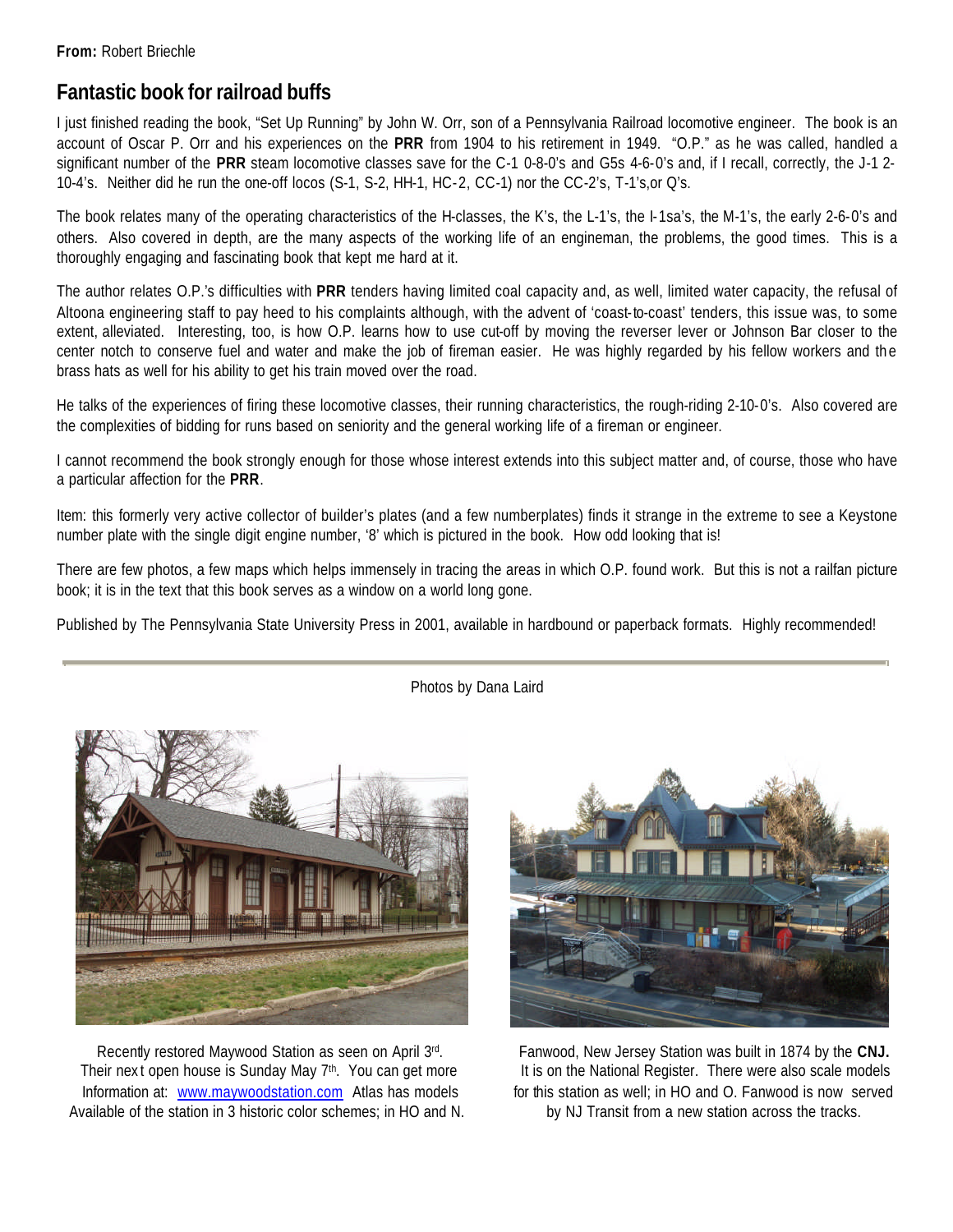**Reprinted from the Greenwich Post (CT)**

March 9, 2006

**Great New Haven electrification was underway 100 years ago** Author: Albert Brecken

One hundred years ago, the New Haven Railroad initiated an electrification project that would much affect the people of Greenwich. When complete, never again would a fleet of steam locomotives speed through Greenwich emitting soot and toxic fumes. Greenwich people would ride on the first passenger trains in the world to be pulled by locomotives designed to operate on alternating current and the power source for this innovative electrification system that eventually would become the "standard" rail electrification system throughout the world would be a generating plant in Cos Cob.

The New Haven had to plan to operate electric trains into Grand Central Terminal in order to comply with a New York state law that prohibited steam trains in mid-town Manhattan. At the time, the "standard" system was low voltage direct current conducted to the train by a semi-insulated conductor on a track level known as the "third rail." The third rail system was essentially limited to short-distance passenger trains. The ideal system for the New Haven would be one that would power heavy freight trains, intercity passenger trains, and the numerous trains needed for commuter service, but a system of this scope and magnitude was non-existent.

George Westinghouse believed such a system was possible if powered by a high-tension alternating current system that would far surpass the limits of a third rail operation. Confident in what at the time was only a theoretical concept, Westinghouse proposed a system that was a dramatic departure from existing technology.

Eleven thousand volts of alternating current would be conducted to the trains through a wire, or "trolley" suspended over the tracks. A locomotive would have a "direct connection" to the generators that developed an electric force equivalent to thousands of mechanical horsepower.

There was no empirical knowledge available to those designing the system because the New Haven electrification would be the very first application of this untried and unproven concept.

The first and most important problem to be resolved was to build a locomotive with traction motors that operated on alternating current. The momentous decision to electrify with alternating current could be based solely on the assurance that the performance of such a locomotive would satisfy all expected operating requirements when in service.

The New Haven electrification was underway in 1905 when Westinghouse engineers began to build an experimental locomotive that would be the model for a fleet of locomotives. The very first of all New Haven .electrification ' photographs was one taken of the model locomotive when still in the .prototype' stage of design. The photograph is dated 1905 and is in the archives of the Historical Society of the Town of Greenwich.

The New Haven engineers gave approval to the new system after rigorous testing of the model locomotive. Next was an extraordinary engineering project between Stamford and Woodlawn Junction, which was underway in 1906. There were two divisions of engineering; one was the erection of girders which supported the trolley wires placed over the tracks, and the other was the construction of the power plant at Cos Cob.

"The waterfront site at Cos Cob was chosen because coal could be delivered by barge and Mianus Harbor provided the source of water needed for condensing the steam exhausted by the turbines. The Mianus River "up-stream" was the source of "pure" feed-water for the boilers. Original 1906 "on the job" blueprints of the plant, the only ones preserved, are in the archives of the historical society.

The system was energized for the first time in April 1907, and revenue service began in July. The initial period of operation from 1907 to 1911 was an experimental one, after which the system was expanded. By 1912, the Cos Cob plant had been doubled in size and generating capacity, and the Harlem River Line was the only six -track electrified line in the world.

By 1914, the system was extended to New Haven, and the Danbury and New Canaan branches were electrified. In 1918 the Hell Gate Bridge linked the New Haven to the Pennsylvania Railroad, and trains between Boston and Washington operated on electric power between New Haven and a junction in Queens. The freight line across Brooklyn was electrified, and freight trains were running "express" on electric power between the Cedar Hill yards at New Haven and the Bay Ridge freight-transfer terminal.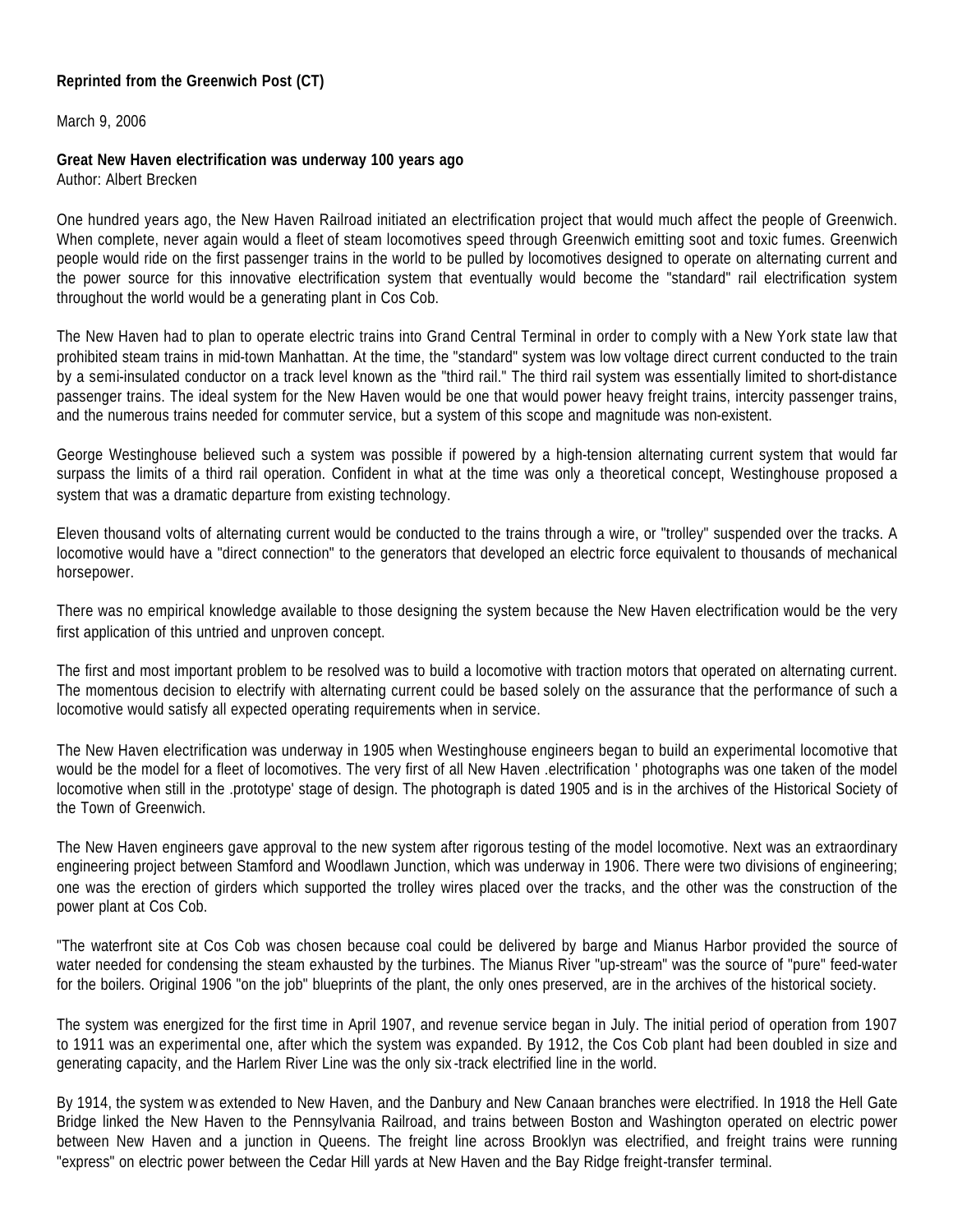The Pennsylvania and Reading lines first used the New Haven system for commuter trains, and the Norfolk and Western used it for heavy freight trains. The New Haven could boast of the "heaviest traffic on any electrified line in the world" until the vastly larger Pennsylvania Railroad electrified its main line with the New Haven system. It was obvious that the New Haven had pioneered a system that would be successful on any railroad in the World.

Because of its strategic importance, the Cos Cob power plant was placed under strict security during World War II. The enormous volume of war-time traffic in the electrified zone necessitated the construction of a boiler at Cos Cob, equivalent in height to a five-story building, and the addition of the class EF-3 electric freight locomotive to the locomotive fleet. With a .pinpoint' control system, and a power reserve that reached 9,200 horsepower, a single EF could haul a freight between Cedar Hill and Bay Ridge in the same time that it took two steam locomotives to move a freight only 14 miles across the grades on the Poughkeepsie Bridge freight line."

The "single-phase system," as the high-tension trolley system came to be known, was used extensively in other countries that preferred to rely upon rail transportation rather than roads for vehicular traffic. The most notable example of rails rather than roads was the famous Japanese "Bullet Train" that was constructed between major population centers and went into operation in 1964 with train speeds of 130 miles-per-hour.

In 2000, there finally was an .all-electric' line between Boston and Washington after the electrification was extended from New Haven to Boston and the "Acela" train was introduced in an attempt to make rail travel a feasible alternative to road and air travel. When the .Acela' first cruised between Stamford and Port Chester, it operated under the original 1907 trolley, which has since been replaced. The Cos Cob power plant has been demolished, and modern electric trains operate with improved technology, but the basic system concept, first engineered and utilized by the New Haven, endures.

**Albert Brecken is a native of Byram who now lives in Port Chester. He has an avid interest in early technology and local history. The acquisition of the Cos Cob Power Plant by the town enabled him to do historical research uncovering photos and documentation of the first advances in electric trains.** 



This photograph of the world's first "main-line" electric locomotive built to work on alternating current was taken when the train was still in the prototype stage of design. It is dated 1905. The construction of the first New Haven Railroad electric passenger car was a joint effort between Westinghouse Electric and the Baldwin Locomotive Works in Pittsburgh. Photo courtesy of The Historical Society of the Town of Greenwich.

Copyright, 2006, Greenwich Post Record Number: 11047A1C8B39218A